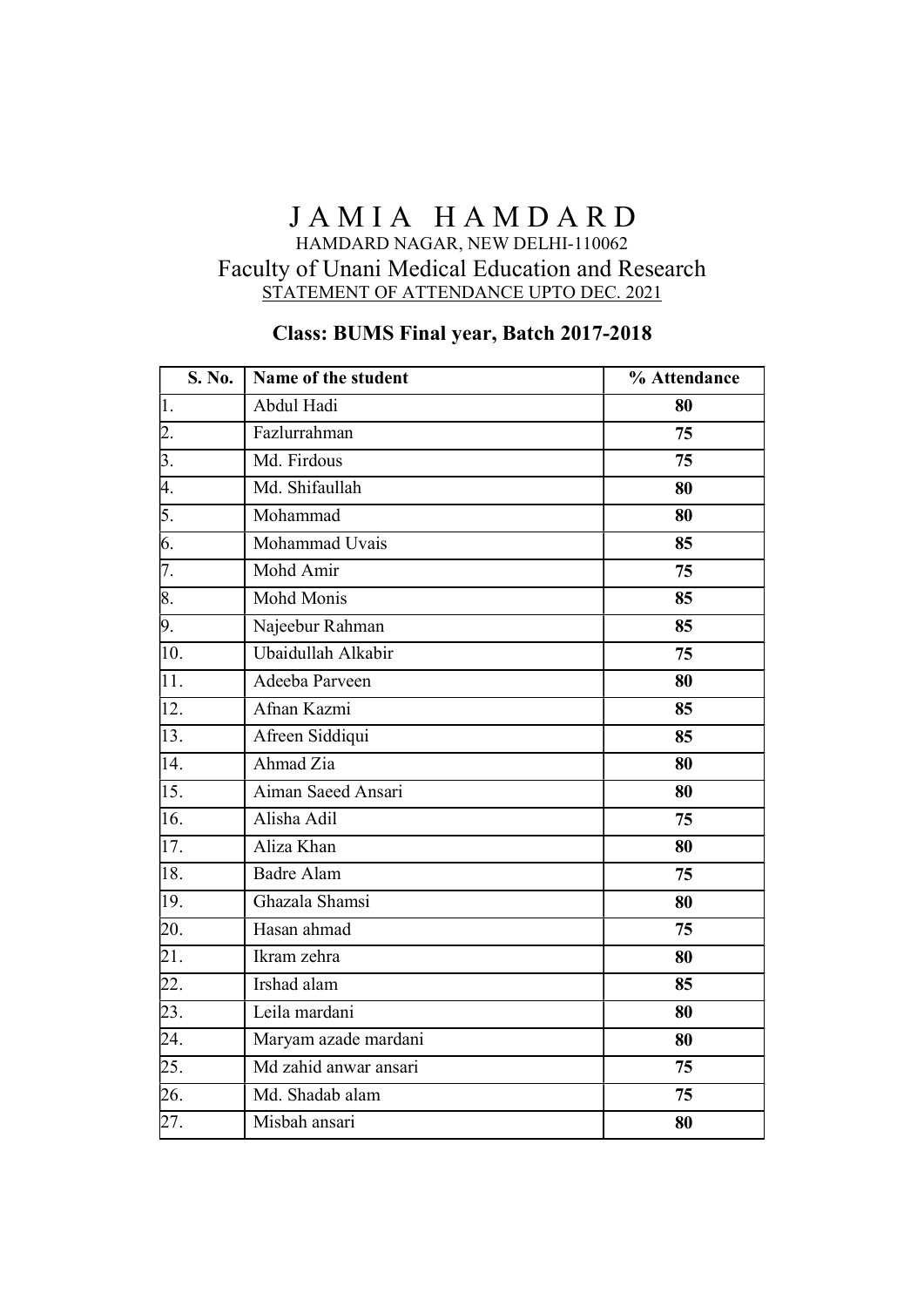| $\overline{2}8.$  | Mohd. Azeem       | 75 |
|-------------------|-------------------|----|
| 29.               | Mohd. Farhan      | 75 |
| 30.               | Mohd. Amir suhail | 75 |
| $\overline{31}$ . | Nagma             | 80 |
| 32.               | Nayab Shahid      | 80 |
| 33.               | Neelam Perveen    | 80 |
| 34.               | Noman Ahmad       | 80 |
| 35.               | Nusrat Fatima     | 75 |
| $\overline{36}$ . | Qaseem Youshaa    | 75 |
| 37.               | Rekaz Akhter      | 75 |
| 38.               | Saba Parveen      | 80 |
| 39.               | Saba Naaz         | 80 |
| 40.               | Salman            | 85 |
| 41.               | Samreen Ansari    | 85 |
| 42.               | Sartaj Alam       | 80 |
| 43.               | Shabistan Jabeen  | 75 |
| 44.               | Shahnaz Perveen   | 75 |
| 45.               | Shahreen Hasan    | 80 |
| 46.               | Shahrukh          | 75 |
| 47.               | Shahzad Alam      | 75 |
| 48.               | Shazli Sadaf      | 80 |
| 49.               | Shoeib Ali        | 80 |
| 50.               | Sidrah Madni      | 85 |
| 51.               | Sofia Sad         | 85 |
| 52.               | Tariq Khan        | 75 |
| 53.               | Zeba Saif         | 80 |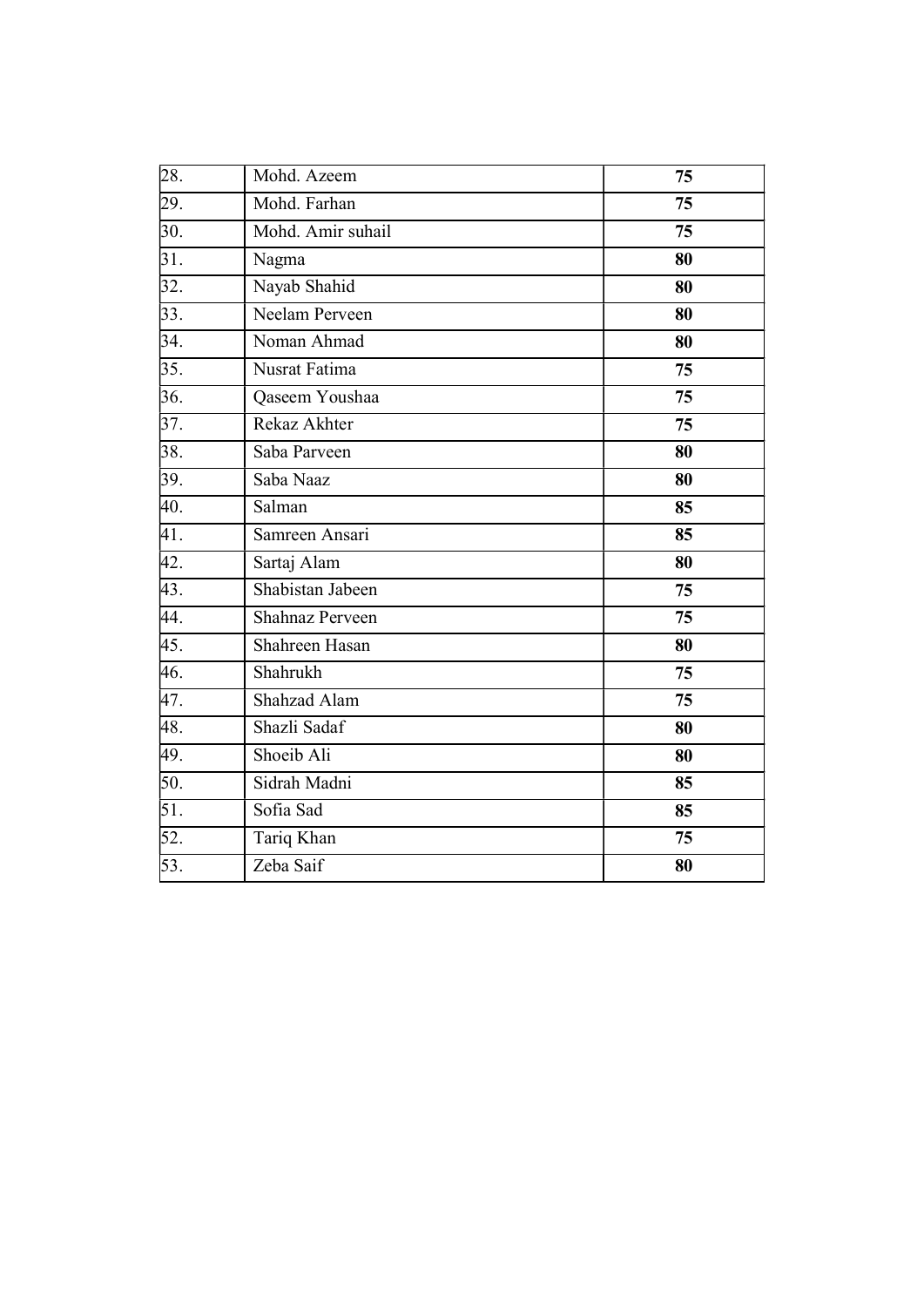# JAMIA HAMDARD

### HAMDARD NAGAR, NEW DELHI-110062 Faculty of Unani Medical Education and Research

#### STATEMENT OF ATTENDANCE 2020-2021

## Class: BUMS 3rd year, Batch 2018-2019

| S. No.            | Name of the student    | % Attendance |
|-------------------|------------------------|--------------|
| 1.                | A NAZIA RAHMANI        | 80           |
| 2.                | <b>AALIA TARIQUE</b>   | 85           |
| 3.                | <b>ABDUL MAJID</b>     | 75           |
| 4.                | <b>ABDUL QADIR</b>     | 80           |
| 5.                | <b>ALISHA INAM</b>     | 80           |
| 6.                | <b>AQSA MOHD TAHIR</b> | 75           |
| 7.                | <b>ASHRAF IMAM</b>     | 80           |
| $\overline{8}$ .  | <b>FARAZ ANJUM</b>     | 85           |
| 9.                | <b>GHAUSIA KHANAM</b>  | 85           |
| 10.               | <b>HERA NAYAB</b>      | 80           |
| 11.               | <b>HINA PARVEEN</b>    | 90           |
| 12.               | <b>ILMA RAFAT</b>      | 80           |
| $\overline{13}$ . | <b>JAVED ALAM</b>      | 85           |
| 14.               | <b>KAMRAN AHMAD</b>    | 80           |
| $\overline{15}$ . | <b>LAZEENA</b>         | 80           |
| 16.               | <b>MARFAH MIRZA</b>    | 90           |
| 17.               | <b>MD JAWED ALAM</b>   | 80           |
| 18.               | MD MOTIULLAH           | 75           |
| 19.               | <b>MD RUMMAN</b>       | 80           |
| $\overline{20}$ . | <b>MD ZULKARNAIN</b>   | 75           |
| 21.               | MEHWISH RAFIQUE        | 80           |
| $\overline{22}$ . | <b>MOHAMMED FARHAN</b> | 80           |
| 23.               | <b>MOHD ADIL KHAN</b>  | 85           |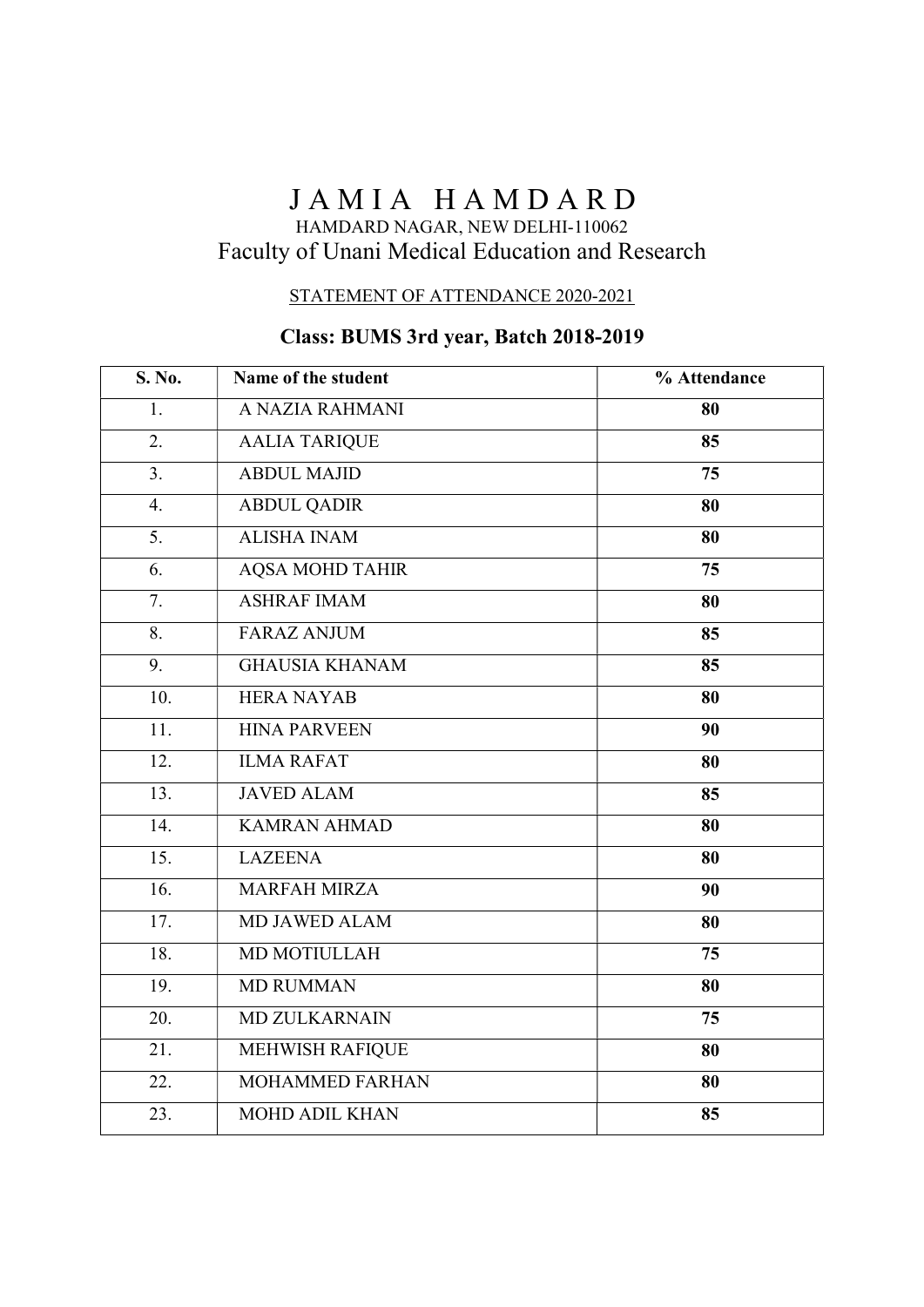| 24. | <b>MOHD GUFRAN</b>       | 80 |
|-----|--------------------------|----|
| 25. | <b>MOHD HASHIM</b>       | 80 |
| 26. | MOHD ISHTIYAQUE KHAN     | 85 |
| 27. | MOHD SAQIB SAIFI         | 75 |
| 28. | MOHD TANVEER KHAN        | 80 |
| 29. | <b>MOHD ZAKIR</b>        | 85 |
| 30. | <b>MOHD. AMAAN</b>       | 80 |
| 31. | MOHD. AMIR               | 80 |
| 32. | MUSARRAT PARVEEN         | 85 |
| 33. | <b>NEHA KHAN</b>         | 90 |
| 34. | ROOHI MOAZZAMA           | 90 |
| 35. | <b>SADAF</b>             | 85 |
| 36. | <b>SADIA NAUSHEEN</b>    | 80 |
| 37. | <b>SADIA SAIF</b>        | 85 |
| 38. | SADIQA KHATOON           | 90 |
| 39. | <b>SAIMEEN JAINAB</b>    | 86 |
| 40. | <b>SAIRA HASHIM</b>      | 75 |
| 41. | <b>SALMAN ZAHIRUDDEN</b> | 80 |
| 42. | <b>SAMIYA ANSARI</b>     | 85 |
| 43. | <b>SANA PARVEEN</b>      | 85 |
| 44. | <b>SHAILLA SHAMA</b>     | 90 |
| 45. | <b>SHAMA PRAVEEN</b>     | 85 |
| 46. | <b>SUMAYYA ALI</b>       | 85 |
| 47. | <b>UZMA ISHAQUE</b>      | 90 |
| 48. | <b>WASEEM AHAMAD</b>     | 85 |
| 49. | YASMIN KHANAM            | 85 |
| 50. | <b>ZEBA IRSHAD</b>       | 85 |
| 51. | <b>KHALID RUSHDY</b>     | 00 |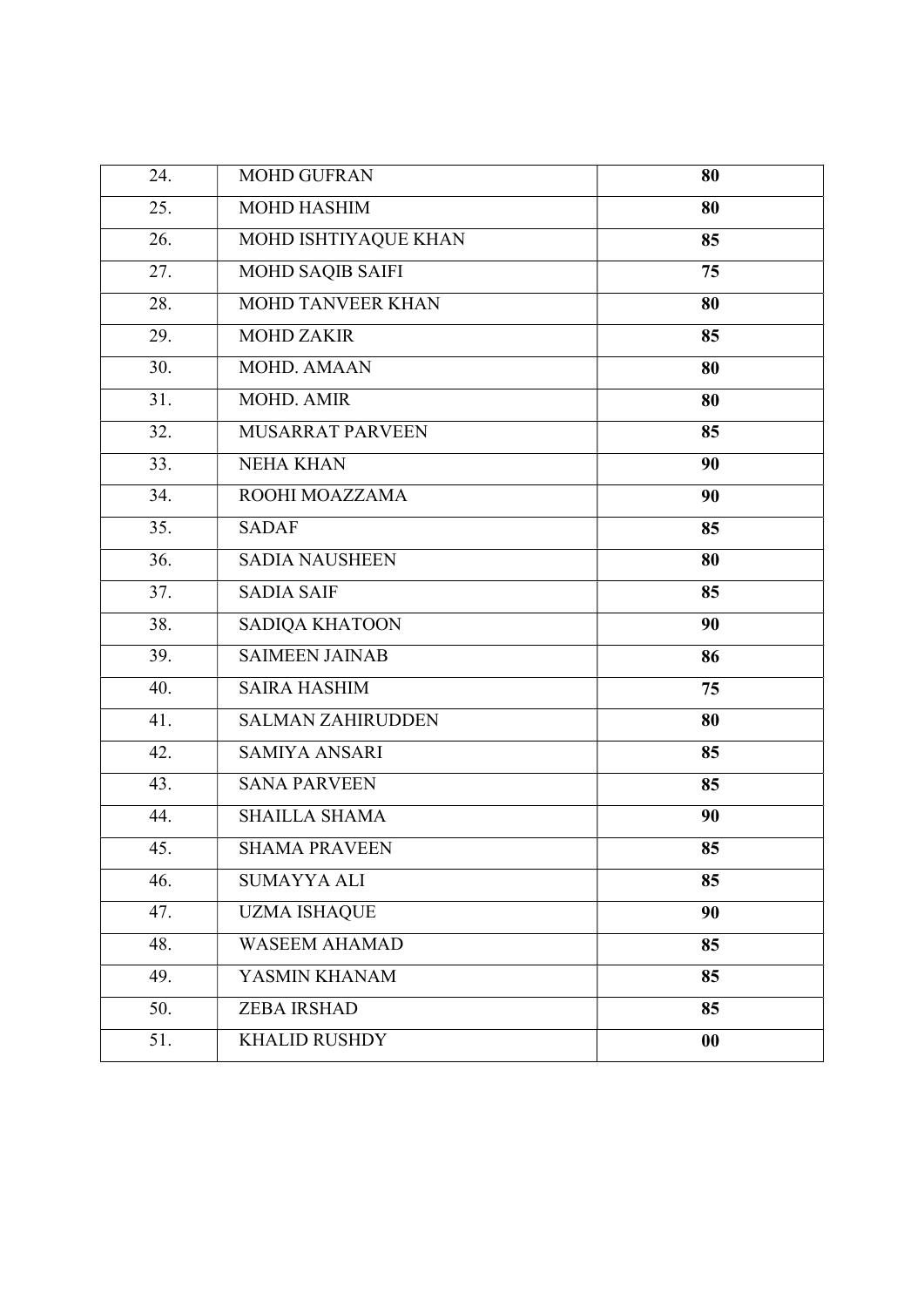# JAMIA HAMDARD

### HAMDARD NAGAR, NEW DELHI-110062 Faculty of Unani Medical Education and Research

#### STATEMENT OF ATTENDANCE 2020-2021

## Class: BUMS 2nd year, Batch 2019-2020

| S. No.           | Name of the student    | % Attendance |
|------------------|------------------------|--------------|
| 1.               | <b>AALIA BASHEER</b>   | 85           |
| 2.               | <b>ABU HOJAIFA</b>     | 80           |
| 3.               | <b>ADNAN SHAMEEM</b>   | 80           |
| 4.               | <b>AISHA ANWER</b>     | 75           |
| $\overline{5}$ . | <b>AMAN KHAN</b>       | 80           |
| 6.               | <b>AQSA REHMAN</b>     | 80           |
| 7.               | <b>AREENA AZMI</b>     | 90           |
| 8.               | <b>ARISHA MARYAM</b>   | 90           |
| 9.               | <b>ASHRAF HUSSAIN</b>  | 80           |
| 10.              | <b>ASIM HUSAIN</b>     | 85           |
| 11.              | <b>AYESHA KHANAM</b>   | 85           |
| 12.              | <b>AYESHA KHATOON</b>  | 90           |
| 13.              | <b>BUSHRA NOORI</b>    | 80           |
| 14.              | <b>DILSHAD FATIMA</b>  | 80           |
| 15.              | <b>FARHEEN YAWER</b>   | 80           |
| 16.              | KAINAT FATIMA MAQSOOD  | 80           |
| 17.              | <b>KAREEMA KHATOON</b> | 85           |
| 18.              | MANSHOORA KHAN         | 85           |
| 19.              | <b>MANTASHA</b>        | 80           |
| 20.              | <b>MD ADNAN FIROZ</b>  | 80           |
| 21.              | <b>MD ARSHAD RAZA</b>  | 80           |
| 22.              | <b>MD FAHAD KHAN</b>   | 85           |
| 23.              | MD FAZLULLAH           | 80           |
| 24.              | <b>MD HASAN</b>        | 80           |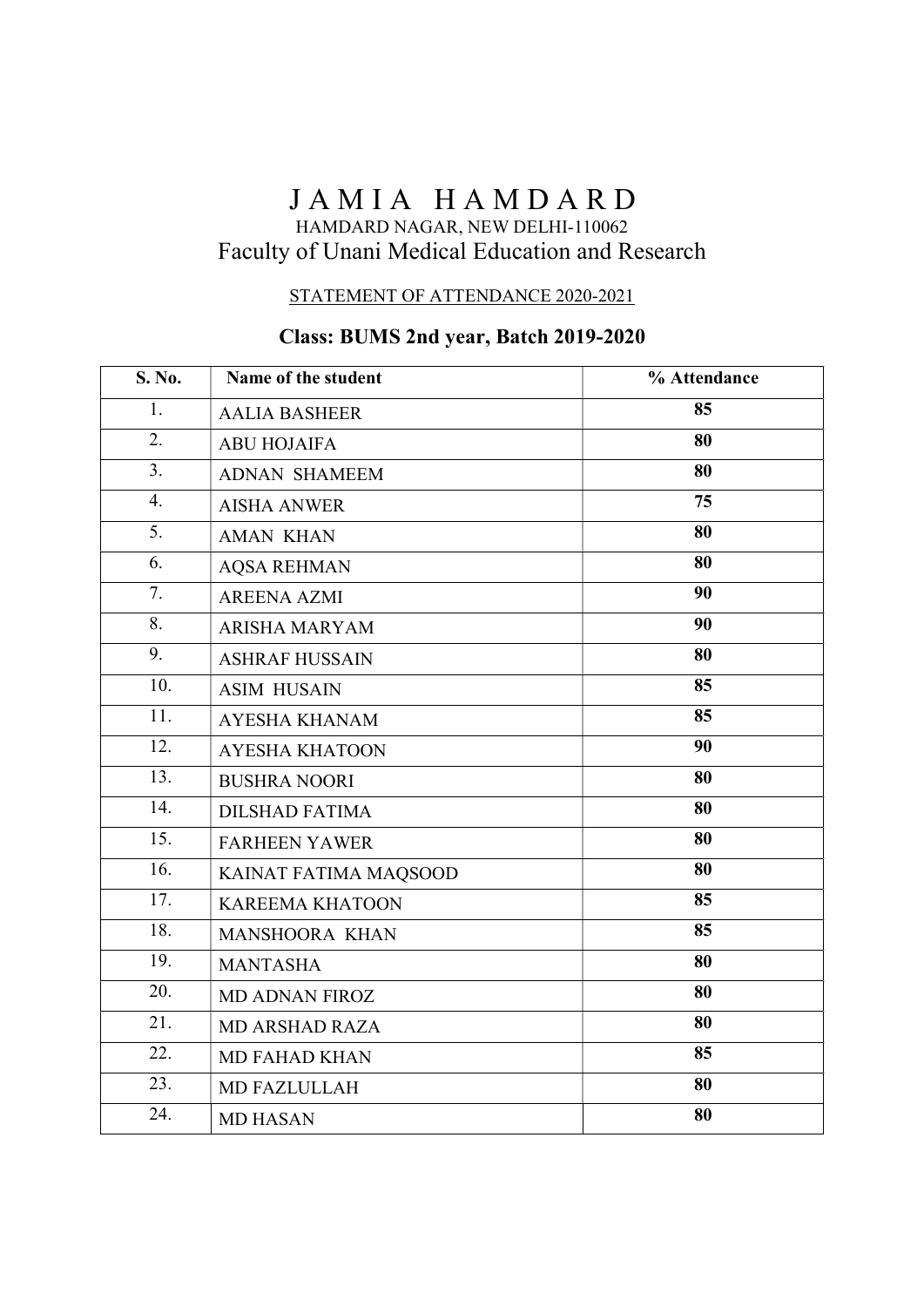| 25.               | MD ROSTAM PARWEZ          | 85 |
|-------------------|---------------------------|----|
| 26.               | MD TAUSEEF ALAM           | 85 |
| 27.               | <b>MD ZAKIR HUSSAIN</b>   | 80 |
| 28.               | MOHAMMAD ARIF             | 80 |
| 29.               | <b>MOHD HAMID</b>         | 85 |
| 30.               | MOHD. AQIB                | 85 |
| 31.               | MOHD. IMRAN               | 80 |
| 32.               | MOHD. SAHIL               | 80 |
| $\overline{33}$ . | <b>NAGMA SHAHEEN</b>      | 85 |
| 34.               | <b>RAHILA PARVEEN</b>     | 80 |
| 35.               | <b>RASHID REZA</b>        | 85 |
| $\overline{36}$ . | <b>RIFAQAT ALI</b>        | 85 |
| $\overline{37}$ . | <b>SABA</b>               | 85 |
| 38.               | <b>SABA KHAN</b>          | 90 |
| 39.               | <b>SABAHAT FATIMA</b>     | 90 |
| 40.               | <b>SANA</b>               | 85 |
| 41.               | <b>SANIA MUNIR</b>        | 80 |
| 42.               | <b>SANNO</b>              | 90 |
| 43.               | SUBHANI FIROZ             | 85 |
| 44.               | <b>SUHAIL AHMAD</b>       | 85 |
| 45.               | <b>SUMAIYA NADEEM</b>     | 85 |
| 46.               | <b>SYED AFZAL HUSSAIN</b> | 80 |
| 47.               | <b>TARANNUM BANO</b>      | 85 |
| 48.               | <b>UNSHA PARWEEN</b>      | 80 |
| 49.               | <b>ZANIS AHMED</b>        | 80 |
| 50.               | <b>ZOBAIR AHMAD</b>       | 80 |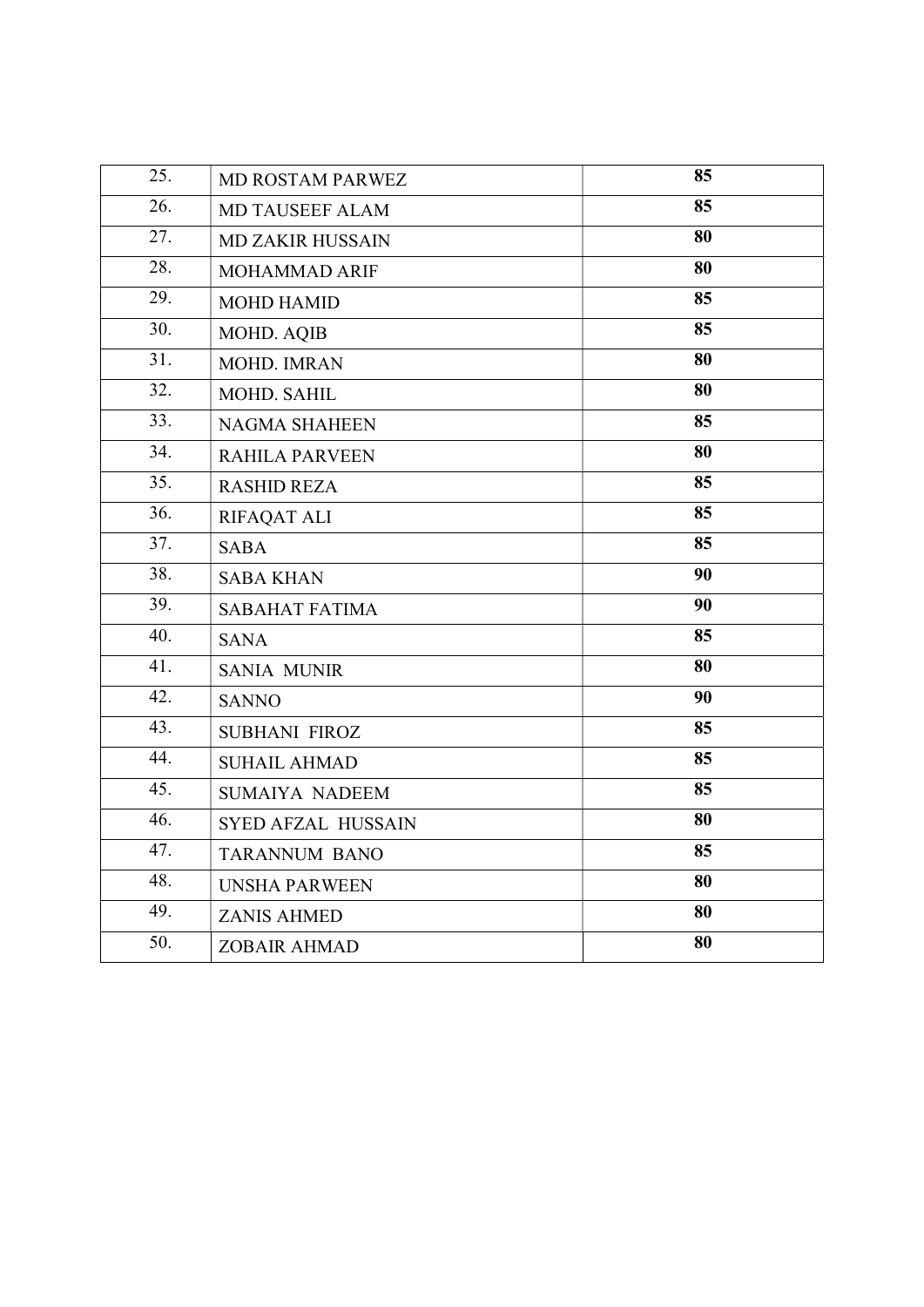# JAMIA HAMDARD

### HAMDARD NAGAR, NEW DELHI-110062 Faculty of Unani Medical Education and Research

#### STATEMENT OF ATTENDANCE 2020-2021

## Class: BUMS 1st year, Batch 2020-2021

| S. No.            | Name of the student      | % Attendance |
|-------------------|--------------------------|--------------|
| 1.                | <b>ABDUL HAMID</b>       | 80           |
| 2.                | <b>ABDUL JABBAR</b>      | 85           |
| 3.                | <b>ABUZAR RAJA NAQVI</b> | 85           |
| 4.                | <b>ADEEBA MIRZA</b>      | 80           |
| 5.                | <b>ANAM HASSAN</b>       | 80           |
| 6.                | <b>ANUL NISHA</b>        | 85           |
| 7.                | <b>AREEBA MAROOF</b>     | 85           |
| 8.                | <b>ASNA IQBAL</b>        | 90           |
| 9.                | <b>ELHAM KASB PARAST</b> | 85           |
| 10.               | <b>FAIZAN AZHAR</b>      | 80           |
| 11.               | <b>FIRDAUS ANSARI</b>    | 85           |
| 12.               | <b>FURKAN AHMED</b>      | 85           |
| 13.               | <b>GULHASAN SAIFI</b>    | 85           |
| 14.               | <b>JAWERIYA AMIN</b>     | 80           |
| $\overline{15}$ . | <b>MANTASHA FATIMA</b>   | 85           |
| 16.               | <b>MARYAM FATIMA</b>     | 80           |
| 17.               | MASWOOD JAMAL            | 80           |
| 18.               | <b>MD ABDUL SATTAR</b>   | 85           |
| 19.               | <b>MD ALAM ASNARI</b>    | 80           |
| 20.               | <b>MD ALI AFZAL</b>      | 85           |
| 21.               | <b>MD ANAS</b>           | 85           |
| 22.               | <b>MD ASHRAF AZAD</b>    | 85           |
| 23.               | <b>MISBAH ANWAR</b>      | 80           |